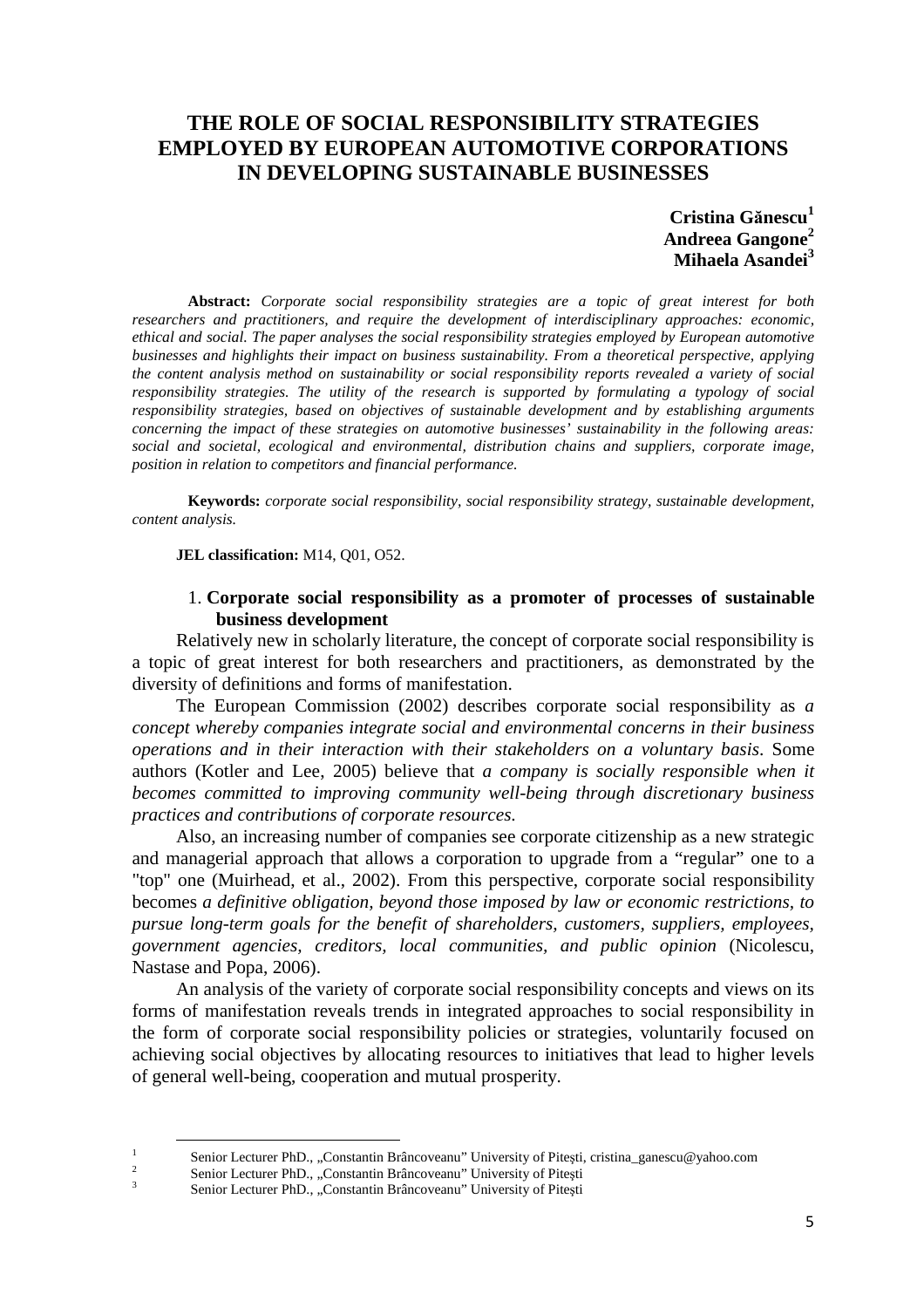In building sustainable businesses, organizations are constantly under the influence of several forces (Figure 1), classified in two categories (Ganescu, 2012, p.101): promoters and inhibitors of sustainable business. Promoters are those forces that favour the creation of sustainable business and are structured as follows: Code of Ethics and the Ethics Committee of the organization, social responsibility strategies, sector operators, government pressure, local communities, NGOs. Inhibitors are a class of forces that stop organizations from conducting their business based on sustainability values: mismanagement, economic constraints, high costs of social responsibility programs, and competitive environment.



Figure 1. Analysis of field of forces influencing sustainable business

Source: Gănescu, C., 2012. Corporate social responsibility - a strategy to create and consolidate sustainable businesses. Theoretical and Applied Economics, 11 (576), p. 101.

In our view, social responsibility strategies employed by companies and integrated into their long-term business strategies are the strongest promoter of the process of developing sustainable businesses because corporate social responsibility is an essential component in the initiation and promotion of social entrepreneurship (Austin, 2000) and an important source of commercial benefits for companies (Windsor, 2001). The extent to which a firm is socially engaged is evidence of its wealth and power.

### **2. Analysis of types of corporate social responsibility strategies**

Scholarly literature highlights in various ways the importance of corporate social responsibility for business strategy, because "by building a business strategy to align economic, social and environmental performance to long-term business values, corporate responsibility becomes a part of the business and adds long-term value for both the company and society "(Rochlin et al., 2005, p.8).

Some authors even consider that "corporate social responsibility initiatives must be integrated and internalized by an organization so as to be placed at the heart of the organization" (Dey and Sircar, 2012), to obtain benefits, such as: improved corporate reputation, increased customer trust, greater employee motivation and market share.

Integrating social responsibilities into business strategies involves formulating social responsibility strategies and the pursuit of clearly defined social results.

*Corporate social responsibility strategies* are opportunities offered by the development of business strategies aligned with business objectives, deeply rooted in the principles and values of social responsibility. Business strategies based on sustainability and social responsibility are grouped as follows: *"resignation" strategy, defensive strategy, and offensive strategy* (Seuring and Muler, 2008, Van Bommel, 2011). *"Resignation"* strategy is used when deciding not to begin the implementation of sustainable business models due to the absence of pressures and incentives, and corporate capacity to innovate. Businesses can choose a *defensive strategy* for specific products or services, and an *offensive strategy* at the same time, but for other categories of products or services.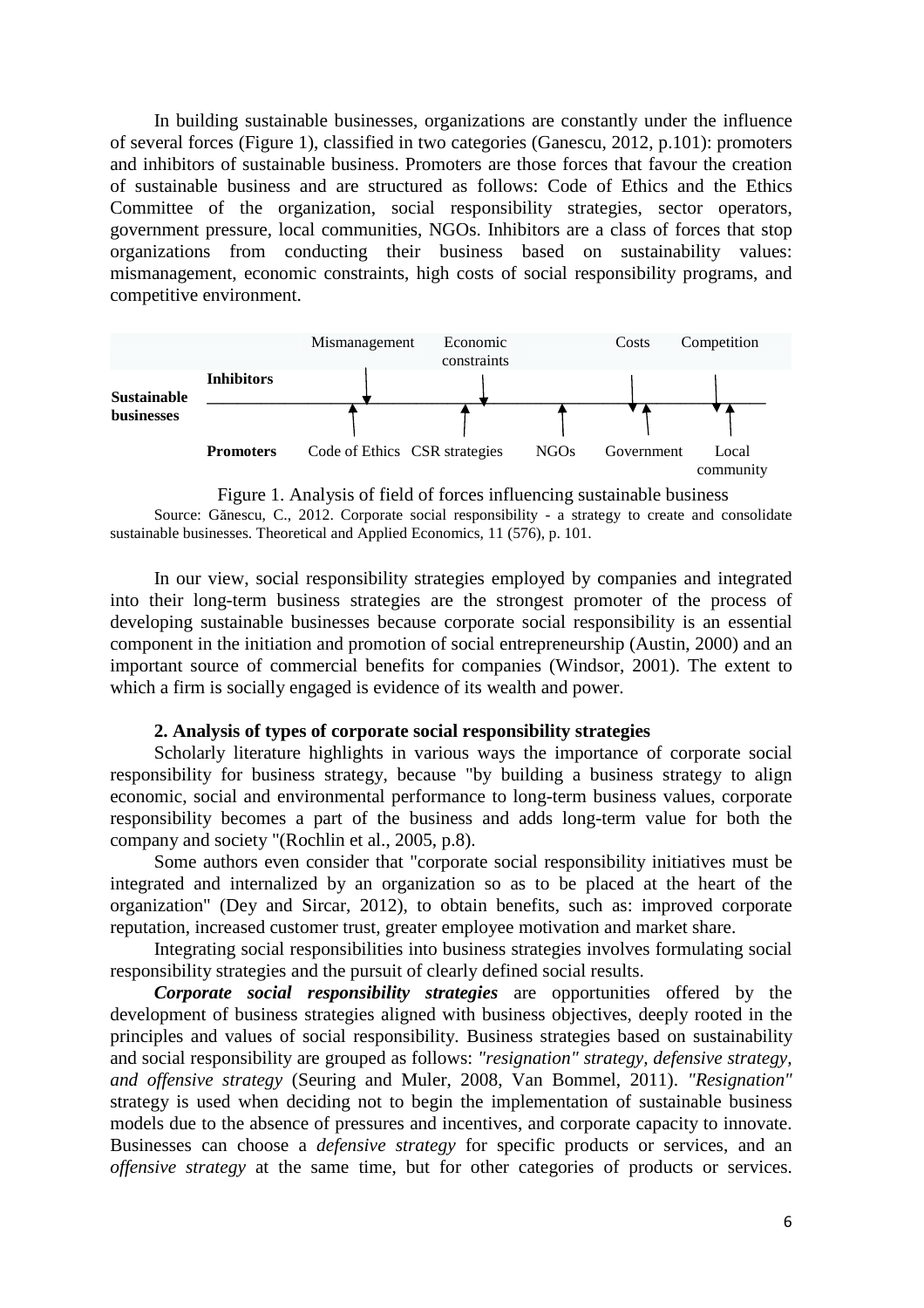Organizations can choose different strategies depending on aspects of sustainability (Koggala, 2009). Organizations with a low level of innovation will choose defensive strategy and organizations that have a high level of innovation are able to implement offensive strategies.

Other studies on social responsibility strategies identify four categories: *"obstructionist, defensive, accommodative and proactive"* (Carroll and Buchholtz, 2000, Fisher, 2004; Sauser, 2005). Companies that adopt *obstructionist strategies* reject any form of ethical or social responsibility that does not meet economic interest; those that choose a *defensive strategy* reject only ethical responsibilities and protect their own interests by complying with legal requirements; those that adopt an *accommodative strategy* accept certain ethical responsibilities, particularly those related to stakeholders, without initiating voluntary actions aimed at the common good; *proactive companies* distinguish themselves as they fully recognize social responsibilities and are actively committed to minimizing their negative impact and achieving stakeholder satisfaction.

An analysis of social responsibility strategies that are well established in scholarly literature, in conjunction with the objectives of sustainable development, allowed us to define in a unique manner certain categories of social responsibility strategies. We believe that the objectives of creating and consolidating sustainable businesses are: full professional and personal development of employees, maintaining the capacity to support life, ensuring social equity. In this context, we can identify the following strategies: the *"reinventing for the environment"* strategy, *"created by the people"* strategy and the *"building for community"* strategy (Ganescu, 2012). The *"reinventing for the environment"* strategy is concerned with applying various methods aimed at protecting the environment, reducing consumption of non-renewable natural resources, reducing waste and energy and water consumption, recycling and reuse with the help of innovative techniques. Applying this strategy can incur significant costs for the organization, but supports the objective concerned with **supporting life**. The *"created by the people"* strategy is based on creating jobs focused on innovation, promoting and rewarding employees' creativity, adjusting working methods to the new requirements of sustainable development and supports the objective concerning **well-being**. The *"building for community"* strategy involves identifying community problems and adapting the business to these requirements, identifying business opportunities that meet customer requirements, expressing the benefits of social responsibility initiatives in relation to the significant costs of these programs. This type of strategy supports the implementation of objectives subordinated to **social equity**.

# **3. Methodology and results of the analysis of social responsibility strategies implemented by European automotive businesses**

To illustrate the impact of CSR strategies on sustainable business development we evaluated the performance of European vehicle manufacturers, as this sector is an important actor in increasing the competitiveness of European economy.

Vehicle manufacturers operating in Europe provide employment to more than 2 million people in the automotive sector and to 10 other million people in parts manufacturing and distribution. Moreover, European automotive corporations, unlike those in other sectors, show transparency with regards to their social and environmental investments and publish annual CSR or sustainability reports to inform stakeholders on the actions that they conduct and the results they obtain.

Since 1991, European manufacturers founded the European Automobile Manufacturers' Association (ACEA, 2012). Sixteen member businesses joined the association: BMW Group, DAF Trucks, Daimler, FIAT S.p.A., Ford of Europe, General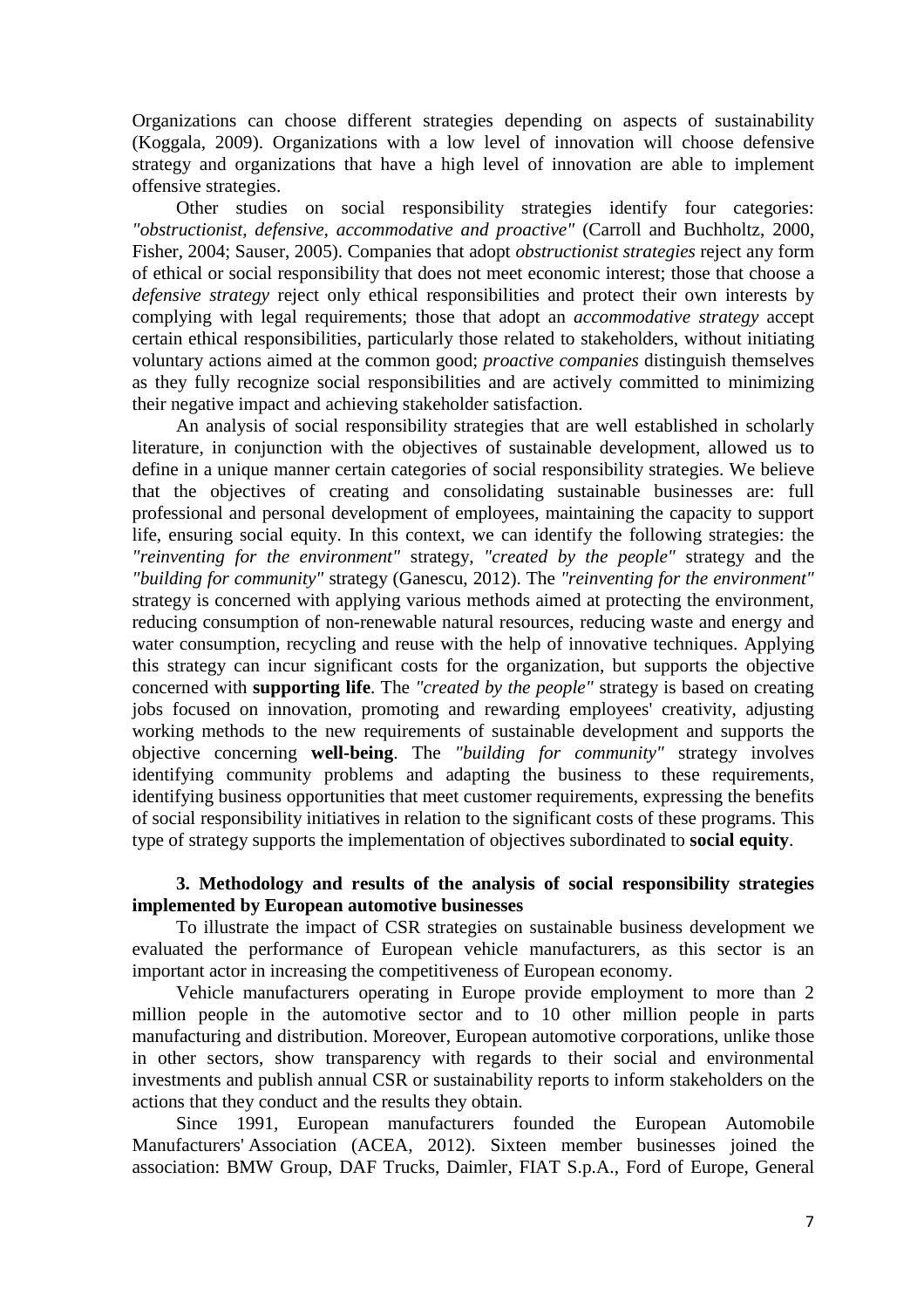Motors Europe, Hyundai Motor Europe, IVECO S.p.A., Jaguar Land Rover, Porsche, PSA Peugeot Citroën, Renault Group, Scania, Toyota Motor Europe, Volkswagen Group, Volvo Cars and Volvo Group.

Of the 16 companies that are members of the European Automobile Manufacturers Association, 13 were chosen for this study. Because of the lack of comparable data, we excluded IVECO SpA and Porsche from the sample. We used information published in common reports of Volvo Cars and Volvo Group companies, which justified the inclusion of Volvo in the sample, as an object of research. We excluded MAN Nutzfahrzeuge AG and Scania from the study, on the grounds that these companies currently belong to Volkswagen Group.

We used **content analysis** to assess the impact of CSR strategies on developing sustainable businesses (Adams et al., 2007). The purpose of content analysis was to extract the most relevant information on CSR strategies from social responsibility or sustainability reports published by European automotive businesses in 2011, which fall into the following types of topics:

basic elements that characterize social responsibility strategies;

areas in which social responsibility strategies of surveyed organizations operate;

 organizations' attitude towards sustainability values and their degree of implementation;

 benefits of implementing CSR strategies for organizations, employees, society, and environment;

tools to conceptualize corporate social responsibility.

Following content analysis of all social responsibility and sustainability reports published by assessed organizations, we set up a database divided into several categories and elements: types of reports from organizations (annual reports, CSR reports, environmental reports, health and safety reports, reports to stakeholders, community reports, etc.), social responsibility strategies (objectives concerning the environment, employees, community and stakeholders), tools to conceptualize social responsibility (standard or proprietary indicators to measure social, societal, environmental and economic performance).

In addition to standard tools, we identified another 167 individual indicators used by organizations, which we assigned to three dimensions: economic dimension (44 indicators, 27% respectively), social dimension (72 indicators, 43% respectively) and environmental dimension (51 indicators, 30% respectively).

Within each category and for each organization, we set a score: if a constituent element of a category existed, it received 1 point; if missing, it received 0 points; for each category we summed up the number of points, and the results were summarized in Table 1.

Most reports are annual ones (13), followed by sustainability and social responsibility reports. Thus, 9 (62%) organizations published sustainability reports for 2011, 3 (23%) published CSR reports, 3 (23%) published environmental reports and one (7%) organization published an environmental, health and safety report. Annual reports were taken into consideration, particularly to identify economic and financial indicators. No organization published corporate citizenship reports, or reports to community or stakeholders.

The analysis of reports and corporate websites of targeted firms allowed us to identify tools for conceptualizing social responsibility used by European automotive companies, by referencing to instruments recognized in Europe and internationally (European Commission, 2004).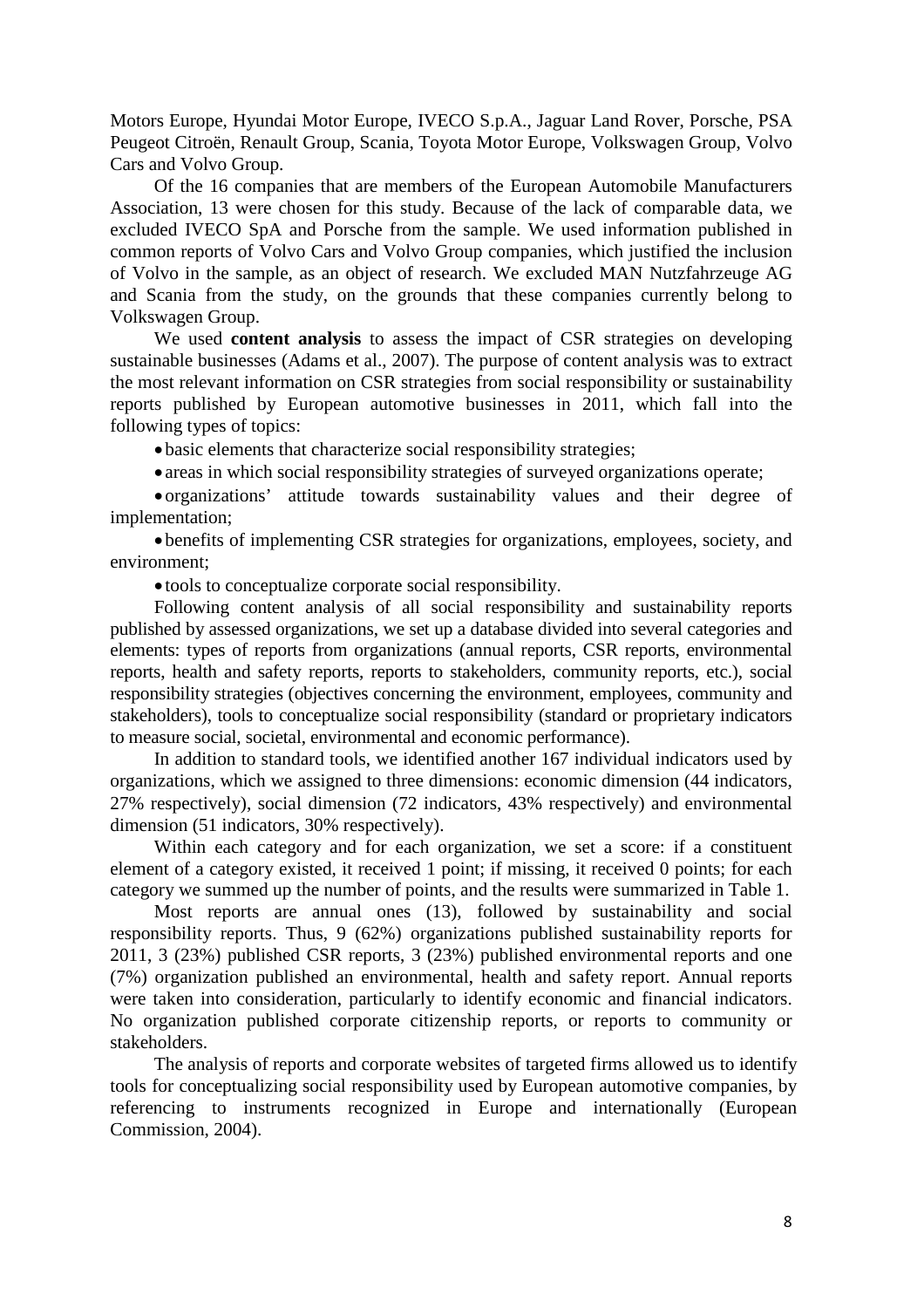| <b>INSTRUMENTS</b>       | <b>CONTENT</b>                                                                                                             | NO. OF<br><b>CORPO-</b><br><b>RATIONS</b> |
|--------------------------|----------------------------------------------------------------------------------------------------------------------------|-------------------------------------------|
| ISO 26000                | Corporate social responsibility: governance, human rights,                                                                 | 5                                         |
|                          | labour conditions and relations, legal practices, consumer                                                                 |                                           |
|                          | access to essential services, community and local                                                                          |                                           |
|                          | development, sustainable development                                                                                       |                                           |
| <b>ISO 14001</b>         | <b>International Standard for Environmental Management</b>                                                                 | 9                                         |
| <b>ISO TR 14062</b>      | Design for the environment                                                                                                 | 3                                         |
| <b>ISO 362</b>           | Measurement of noise emitted by accelerating road<br>vehicles                                                              | $\mathbf 1$                               |
| <b>ISO 50001</b>         | Energy management systems                                                                                                  | $\overline{2}$                            |
| <b>ISO 22628</b>         | Road vehicles - Recyclability and recoverability<br>Calculation method and Directive 2000/53/EC on end-of<br>life vehicles | 1                                         |
| ISO 14040                | International Standard Methodology for Conducting Life<br><b>Cycle Assessment</b>                                          | $\overline{2}$                            |
| ISO TS 16949             | <b>Quality Management Standards</b>                                                                                        | 6                                         |
| ISO 39001                | Road Traffic Safety Management System                                                                                      | $\overline{4}$                            |
| <b>ISO 9001</b>          | <b>Quality Management System</b>                                                                                           | $\overline{4}$                            |
| <b>EN 16001</b>          | SGS Training - development, implementation and<br>management of energy management systems                                  | $\overline{2}$                            |
| <b>GRI</b>               | The Global Reporting Initiative $(GRI)$ – a non-profit                                                                     | 12                                        |
|                          | organization that promotes corporate sustainability                                                                        |                                           |
| <b>ISAE 3000</b>         | International Standard on Stakeholder Engagements                                                                          | $\mathbf{1}$                              |
| Certificate              |                                                                                                                            |                                           |
| United National          | International Standard on commitment to stakeholders                                                                       | 6                                         |
| <b>Global Compact</b>    | United Nations initiative to encourage businesses                                                                          |                                           |
|                          | worldwide to adopt sustainable and socially responsible                                                                    |                                           |
|                          | policies, and to report on their implementation                                                                            |                                           |
| <b>UN Global Compact</b> | Initiative to implement the principles of Global                                                                           | 1                                         |
| Korea Network            | Compact in Korea                                                                                                           |                                           |
| <b>Carbon Disclosure</b> | Independent non-profit organization that advocates for                                                                     | $\mathbf{1}$                              |
| Project                  | reducing greenhouse gas effect and sustainable water usage                                                                 |                                           |
|                          | by companies and municipalities                                                                                            |                                           |
| <b>Boston College</b>    | center providing<br>organizations<br>Research<br>with                                                                      | $\mathbf{1}$                              |
| Center for Corporate     | knowledge and research on corporate citizenship                                                                            |                                           |
| Citizenship              | practices                                                                                                                  |                                           |
| <b>Sustainable Asset</b> | International company that focuses on sustainable                                                                          | $\overline{2}$                            |
| Management               | and which introduced Dow<br>investments,<br>Johns                                                                          |                                           |
|                          | <b>Sustainability Indexes</b>                                                                                              |                                           |
| Vigeo                    | Company founded in 2002, European leader<br>in                                                                             | $\overline{2}$                            |
|                          | evaluating<br>organizations<br>companies<br>and<br>on                                                                      |                                           |
|                          | environmental practices and performance, social and                                                                        |                                           |
|                          | governance tools.                                                                                                          |                                           |
| Sustainalytics           | Global leader with over 20 years of experience in                                                                          | 1                                         |
|                          | conducting research on social and<br>environmental                                                                         |                                           |
|                          | responsibility, and corporate governance                                                                                   |                                           |
| Oeckom Research          | Rating agency which helps improve<br>sustainable<br>investments                                                            | $\mathbf{1}$                              |

Table 1. Types of tools for conceptualizing corporate social responsibility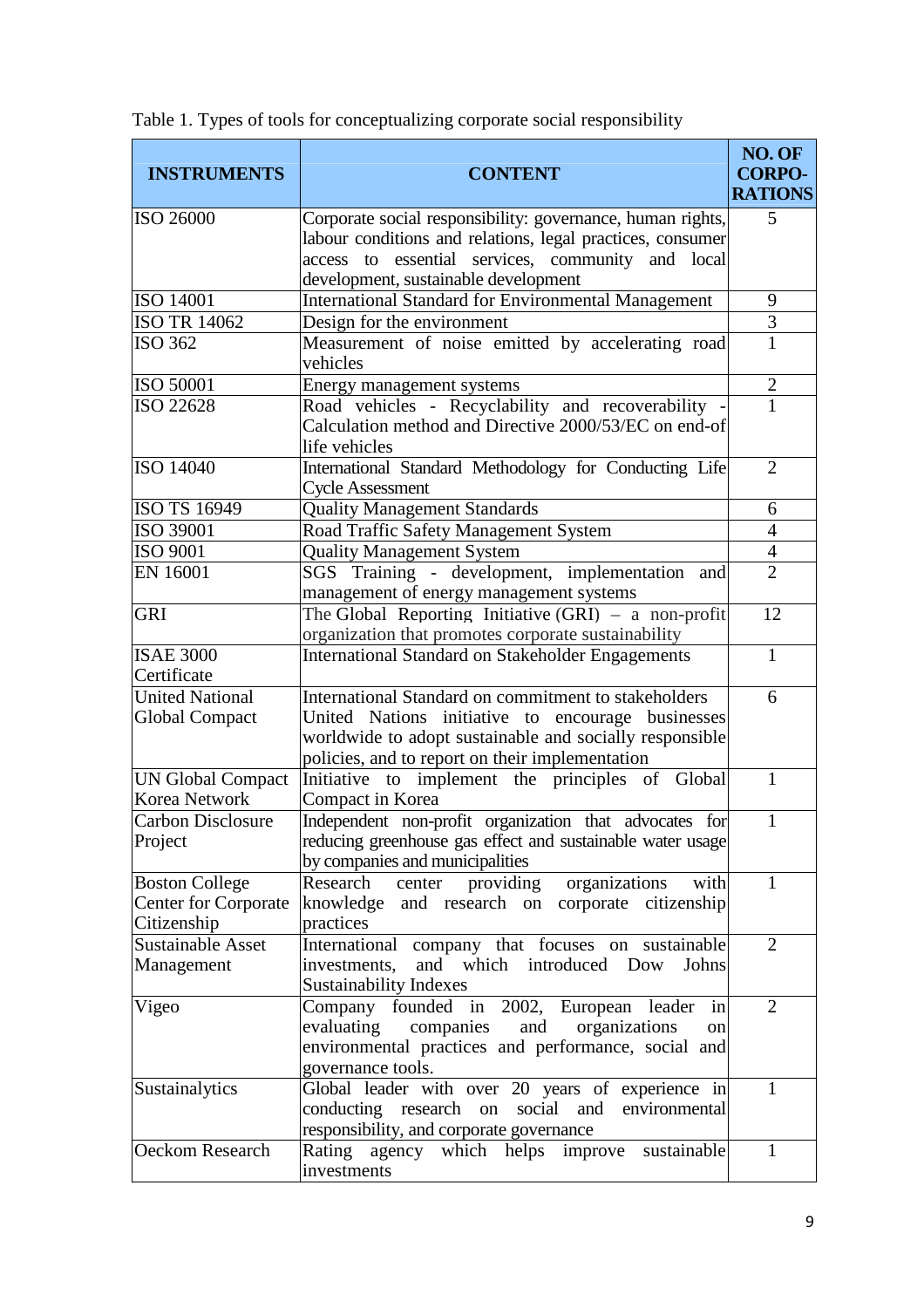| <b>INSTRUMENTS</b>                   | <b>CONTENT</b>                                                                                                 | NO. OF<br><b>CORPO-</b><br><b>RATIONS</b> |
|--------------------------------------|----------------------------------------------------------------------------------------------------------------|-------------------------------------------|
| Imug/EIRIS                           | Global network of partners who conduct research on<br>local responsible investments                            | 4                                         |
| Dow Johns<br>Sustainability World    | Global index that evaluates sustainable businesses and<br>environmental practices                              |                                           |
| <b>ASPI</b> Index                    | Index which assesses the first 120 European companies                                                          | $5\overline{)}$                           |
| FTSE4 Good Index                     | Index that measures the performance of companies that<br>meet international standards on social responsibility |                                           |
| <b>Global Framework</b>              | International framework agreement that protects the                                                            | 1                                         |
| Agreement on                         | interests of workers in multinational operations                                                               |                                           |
| Responsibility                       |                                                                                                                |                                           |
| The STOXX Global                     | Index which characterizes global companies based on                                                            | 2                                         |
| <b>ESG</b> Leaders index             | environmental, social and governance elements                                                                  |                                           |
| FTSE ECP I Italia SRI Sustainability | and accountability<br>indicators<br>for                                                                        |                                           |
|                                      | Benchmark Index and companies on the Italian market                                                            |                                           |
| <b>FTSE ECP I</b>                    |                                                                                                                |                                           |
| <b>ECP I Ethical EM U</b>            | <b>Index of Most Ethical Companies</b>                                                                         |                                           |
| <b>Equity Index</b>                  |                                                                                                                |                                           |
| <b>MSCI ESG Indices</b>              | Major index that integrates business models, research and                                                      |                                           |
|                                      | innovation, expertise and excellence in customer services                                                      |                                           |

Source: designed by authors

The analysis allowed the identification of a wide range of conceptualization tools used by organizations for CSR and sustainability practices reporting. Most of these organizations have found it useful to use GRI tools to assess social responsibility actions or to implement international standards on environmental protection, quality, energy and employees' rights protection. We also ranked organizations based on the number of economic, environmental, social and societal indicators reported in 2011. This ranking is presented in Table 2.

Table 2. Ranking of analysed organizations according to the number of indicators reported in 2011

| <b>COMPANY</b>                | <b>RANKING</b> |
|-------------------------------|----------------|
| <b>FIAT Group Automobiles</b> | 215            |
| Daimler Group Mercedes- Benz  | 210            |
| Hyundai Motor Europe          | 201            |
| <b>BMW</b> Group              | 190            |
| <b>Toyota Motor Europe</b>    | 188            |
| Volkswagen Group              | 184            |
| Ford of Europe                | 180            |
| <b>Renault Group</b>          | 175            |
| <b>General Motors Europe</b>  | 164            |
| Jaguar Land Rover             | 158            |
| <b>PSA Peugeot Citroen</b>    | 120            |
| <b>DAF Truks NV</b>           | 119            |
| AB Volvo                      | 104            |

Source: designed by authors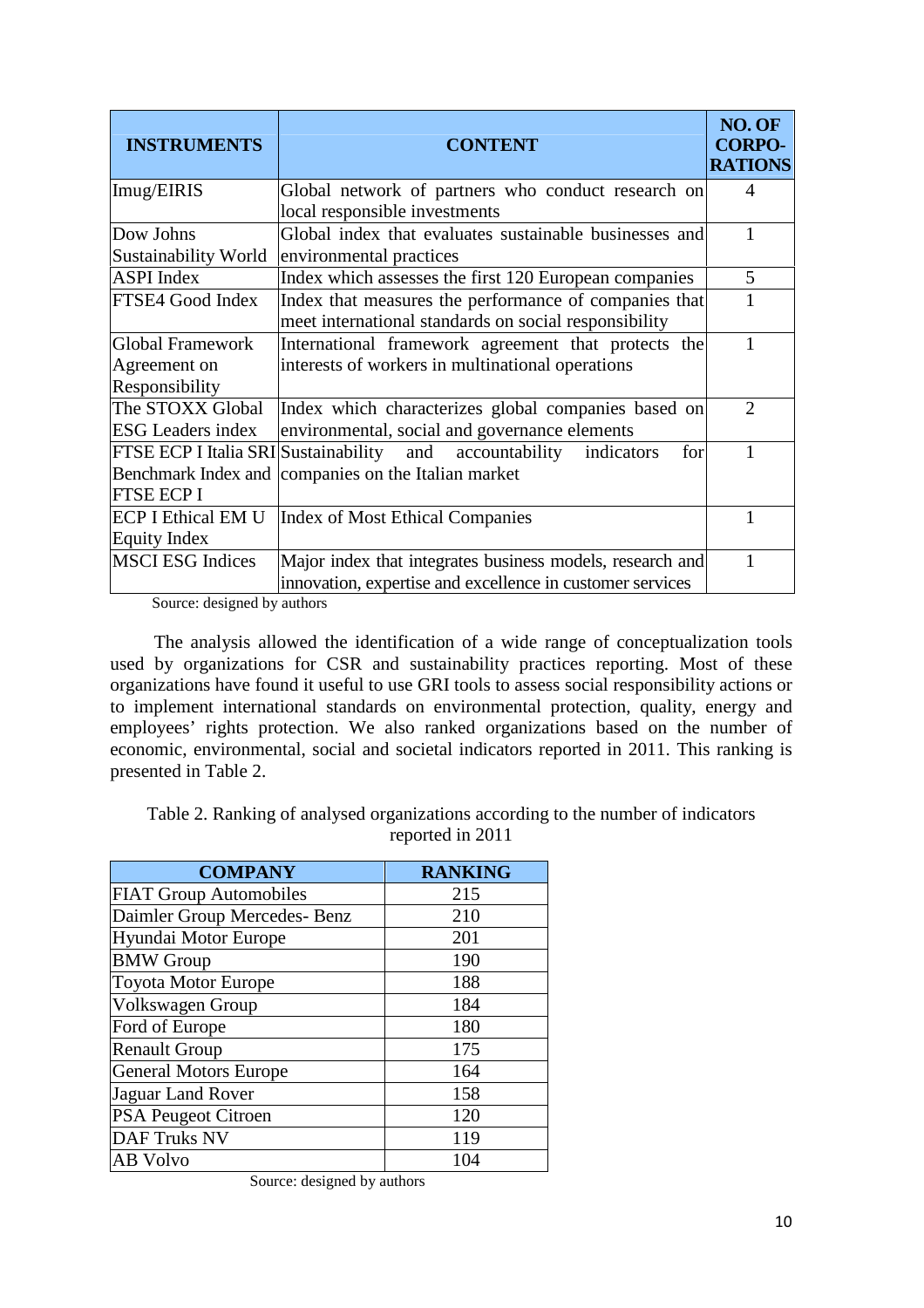Based on information extracted from content analysis, we structured corporate social responsibility strategies involved in building sustainable businesses used by European automotive manufacturers (Table 3).

| <b>TYPE OF STRAGEGY</b>                    | <b>NUMBER OF ANALYSED UNITS</b> |
|--------------------------------------------|---------------------------------|
| Social and societal strategies             | 12                              |
| Ecological and environmental strategies    | 13                              |
| Distribution and supply chain strategies   |                                 |
| Strategies to build corporate image        |                                 |
| Strategies to create competitive advantage | 13                              |
| Strategies to obtain added value           | 12                              |

Table 3. Types of corporate social responsibility strategies

Source: designed by authors

This study allowed us to design statistics of companies who published reports in 2011 according to GRI principles. According to the conceptual framework for sustainability reporting, each organization must conduct a self-assessment of the published report on three levels of reporting, coded C, B and A. If the report has been evaluated by others, grades will be C  $+$ , B  $+$  and A  $+$ . The analysis revealed that 12 out of the 13 companies have adhered to GRI principles of sustainability. Some of the analysed companies do not fully apply the GRI conceptual framework, although they adhere to it. A total of 10 companies obtained an A+ classification and 5 companies audited their sustainability reports.

### **4. Results and conclusions**

Following content analysis on a total of 29 sustainability/social responsibility/ environmental reports, we identified 30 tools used to ensure business sustainability, as analysed businesses reported between 104 and 215 relevant indicators annually.

However, we could highlight social responsibility strategies that organizations submit to the public through social responsibility and sustainability reporting. We could thus identify six categories of strategies.

Content analysis helped identify the basic elements that characterize social responsibility strategies, as follows:

*a) identifying new segments on existing markets, while focusing on emerging markets characterized by significant differences between social strata and poverty, lack of access to safe water and food in sufficient quantities;*

*b) creating innovative solutions for customers and stakeholders, especially given that consumers are becoming increasingly aware of responsible practices of organizations: use of non-renewable resources, energy, water, transportation and disposal of waste, greenhouse gas emissions, work protection and health;*

*c) studying each production activity and measuring social, environmental and societal impact of economic activity; in practice, each organization aims to reduce direct and indirect costs by internationalizing negative externalities;*

*d) creating new models to generate income in a responsible manner and responsibly prioritizing economic objectives;*

*e) creating competitive advantage by supporting innovation in production, and by using environmentally friendly and efficient technologies;*

*f) regular reporting on social responsibility practices, even if on voluntary basis, is used by organizations to inform stakeholders on the one hand, and to improve corporate image in the market, on the other hand.*

CSR strategies published by analysed companies have a significant impact on business sustainability in the following areas: social and societal, ecological and environmental, supply chain and suppliers, corporate image, position in relation to